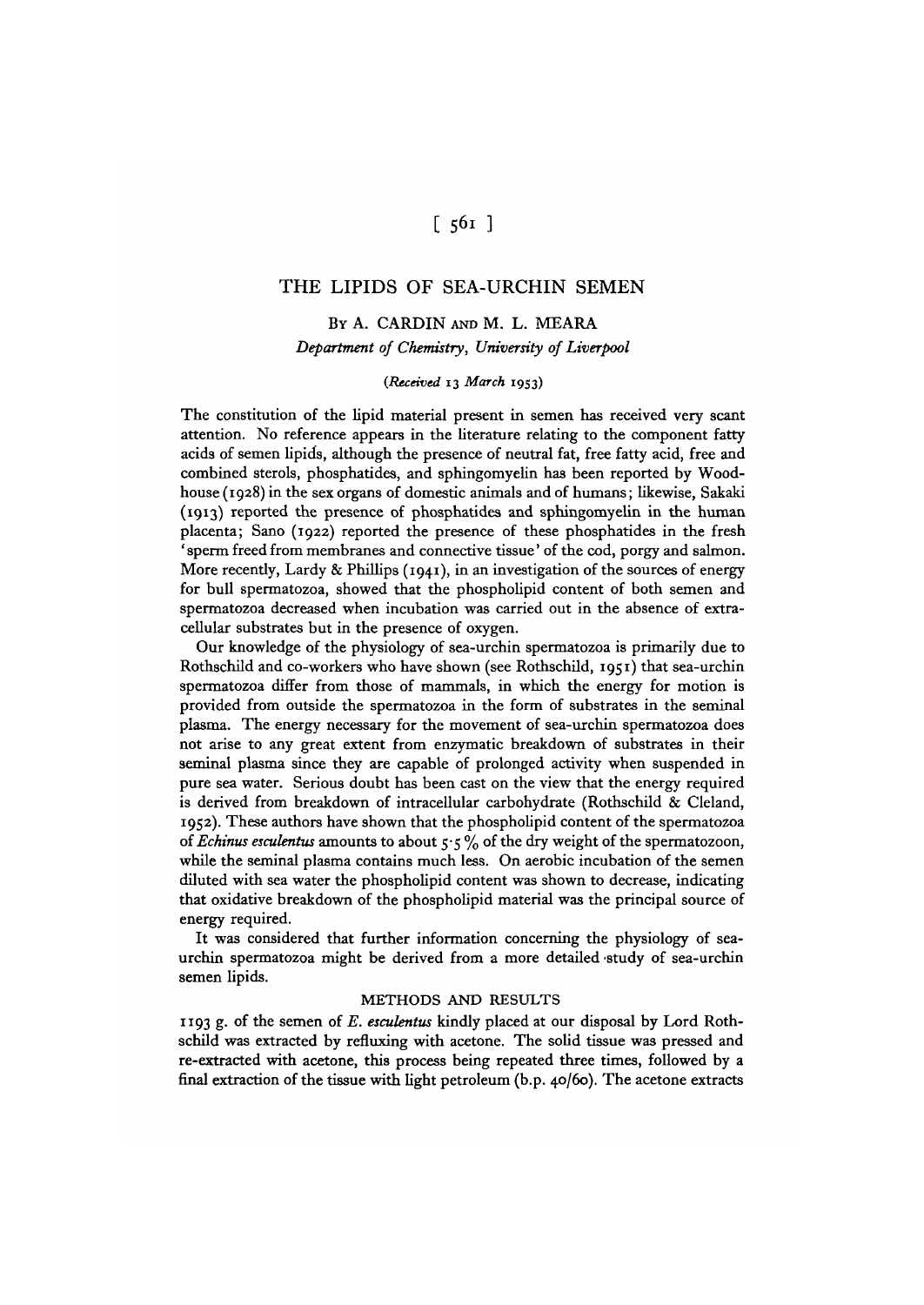were combined, acetone distilled off and the residue thoroughly extracted with light petroleum to which was added the final petroleum extract of the tissue. After removal of the petroleum, the lipid extract was heated at ioo° C. under reduced pressure for a short time to remove the last traces of solvents and moisture, when 11.40 g. (0.95%) of lipids were obtained.

The phospholipids were separated from the total lipids by crystallization from acetone at  $\circ$  C. (4 ml./g.), the insoluble fraction then being freed from other entrained lipids by three further crystallizations from acetone at the same temperature and dilution. In this way the total lipids were resolved into  $8.440$  g.  $(74.0\%)$ non-phosphorus-containing lipids and  $2.960 \text{ g}$ . ( $26.0 \text{ g}$ ) phospholipids, the nitrogen (Kjeldahl) and phosphorus (molybdate) contents of the latter fraction being 2.0 and  $3.2\%$  respectively, giving an atomic ratio N : P of 1.4: 1.

|                                 | Non-phospholipid<br>'glycerides' | Non-phospholipid<br>'glycerides'<br>fatty acids<br>excluding<br>unsaponifiable | Phospholipid<br>fatty acids |
|---------------------------------|----------------------------------|--------------------------------------------------------------------------------|-----------------------------|
| Saponification equivalent       | 415:1                            | 288.1                                                                          | 286.1                       |
| Iodine value                    | 199.5                            | 246.6                                                                          | 180.8                       |
| Free fatty acids (as $%$ oleic) | 44.5                             |                                                                                |                             |
| Unsaponifiable (wt. %) Sterols  | 12.4                             |                                                                                |                             |
| Non-Sterols                     | 24.7                             |                                                                                |                             |
| Neutral fat                     | 18.4                             |                                                                                |                             |

Table i. *Sea-urchtn semen hpids*

After determining the characteristics of the non-phosphorus-containing lipids the fraction was saponified and unsaponifiable material (2-960 g. iodine value 144-0) extracted from the soaps. Crystallization of the unsaponifiable material from light petroleum gave rosette form crystals. These were recrystallized from the same solvent, both mother liquors being combined and the petrol removed, the unsaponifiable material in this way being resolved into two fractions. The sterol content of each fraction was determined by the method described by Popjak (1943), the crystalline fraction containing  $28\%$ , that of the fraction recovered from the mother liquors containing  $38\%$ , the mean sterol content of the unsaponifiable material being  $34\%$ .

In Table 1 are summarized the data obtained from the separation and resolution of the lipids, together with the characteristics of the non-phosphorus-containing lipids and phospholipid fractions respectively.

From the above data it can be deduced that the semen lipids of *E. esculentus* consisted of 13.6% neutral fat,  $32.9\%$  free fatty acid,  $26.0\%$  phospholipids, 9-2% sterols, 18-3 *%* other unsaponifiable material.

*Component fatty acids of the non-phosphorus containing lipids.* 4.95 g. mixed fatty acids (recovered from the soaps after extraction of the unsaponifiable material and comprising the free acids, together with those derived from the neutral glycerides) were resolved by crystallization from acetone (10 ml./g.) at  $-60^{\circ}$  C. into two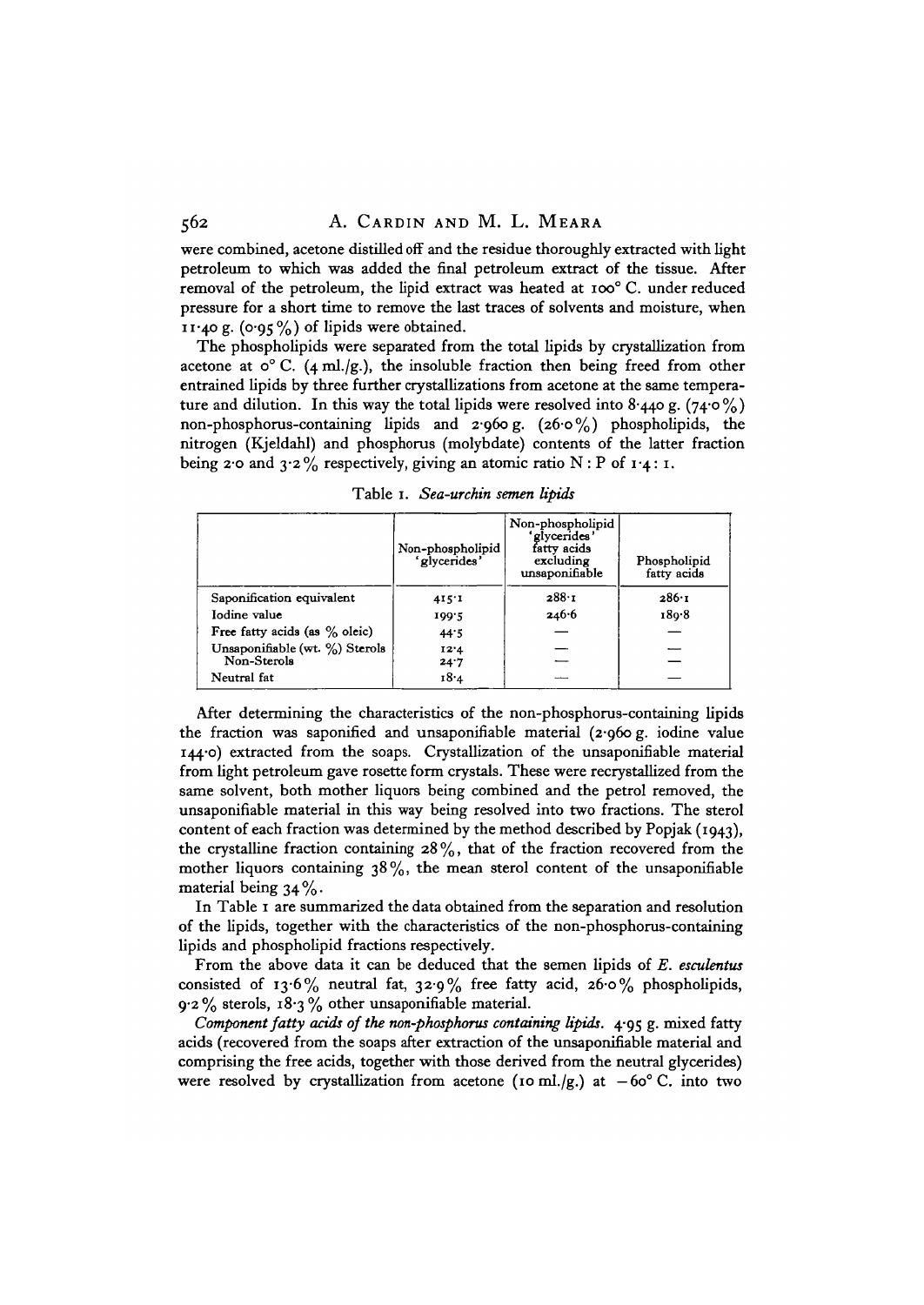|          | Conditions                                                                         | Weight       |                 | Iodine          |
|----------|------------------------------------------------------------------------------------|--------------|-----------------|-----------------|
| Fraction |                                                                                    | g.           | $%$ of<br>total | value           |
| А<br>в   | Insoluble in acetone at $-60^{\circ}$ C.<br>Soluble in acetone at $-60^{\circ}$ C. | 1.40<br>3.55 | 28.3<br>71.7    | $75.8$<br>296.6 |

TABLE 2. Crystallization of sea-urchin mixed fatty acids

| Fraction                                                                         | Weight<br>$\left( \mathbf{g.}\right)$                | Saponification<br>equivalent                       | Iodine<br>value                                    |  |  |
|----------------------------------------------------------------------------------|------------------------------------------------------|----------------------------------------------------|----------------------------------------------------|--|--|
|                                                                                  | Methyl esters of acids A                             |                                                    |                                                    |  |  |
| Aτ<br>A <sub>2</sub><br>$A_3$ <sup><math>\bullet</math></sup><br>Total           | 0.55<br>0.57<br>0.10<br>1:31                         | 283.1<br>315.2                                     | 37.5<br>82.7                                       |  |  |
| Methyl esters of acids B                                                         |                                                      |                                                    |                                                    |  |  |
| Bг<br>B <sub>2</sub><br>$B_3$<br>B <sub>4</sub><br>B <sub>5</sub><br>B6<br>Total | о•бо<br>0.57<br>0.58<br>о∙бо<br>0.59<br>o·56<br>3.50 | 288.1<br>301.2<br>310.2<br>311.0<br>317.4<br>345.4 | 216.6<br>261.9<br>284:1<br>312.5<br>321.6<br>294.0 |  |  |

Table 3. Fractionation data for sea-urchin ester fractions

• A 3 unsaponifiable matter (by weight)  $\cos g$ . Remaining esters calculated as sap. equiv.<br>
315.2, iodine value 82.7 (A 2).<br>
† Equivalent of B6 esters freed from unsaponifiable matter 340.3. Unsaponifiable matter (by weigh

| $E\substack{8 \text{m}}$      | $234 \,\mathrm{m} \mu$ | $268 \text{ m}$ | $301 \text{ m}\mu$ | $315 \text{ m}\mu$ |
|-------------------------------|------------------------|-----------------|--------------------|--------------------|
| A <sub>1</sub> (unisomerized) | 12.2                   | 4.I             | --                 |                    |
| A <sub>1</sub> (isomerized)   | 46.2                   | 52.0            | 15.2               | 14.6               |
| A <sub>2</sub> (unisomerized) | 19.4                   | 6.0             |                    | $-$                |
| A <sub>2</sub> (isomerized)   | QQ.4                   | 113.4           | 32.1               | 31.0               |

| Acid                                                                                                                                     | $(28.3\%)$ <sup>*</sup><br>(%) †                                                 | $(71.7\%)$ *<br>(%)†                                                | Total fatty acids<br>excluding unsaponifiable                          |                                       |
|------------------------------------------------------------------------------------------------------------------------------------------|----------------------------------------------------------------------------------|---------------------------------------------------------------------|------------------------------------------------------------------------|---------------------------------------|
|                                                                                                                                          |                                                                                  |                                                                     | $\%$ (w/w)                                                             | $%$ by mol.                           |
| Palmitic<br>Unsaturated $C_{14}$<br>Unsaturated $C_{16}$<br>Unsaturated C <sub>20</sub><br>Unsaturated C <sub>11</sub><br>Unsaponifiable | $35^\circ$<br>$-2.5)$<br>190 (<br>30.5(<br>$-2.5)$<br>$11.5 (-2.5)$<br>$4^\circ$ | $2.8(-3.0)$<br>$34.2 (-5.4)$<br>$49.8(-8.1)$<br>$12.3(-8.0)$<br>o.o | IO <sub>T</sub><br>$-3,0$<br>$2^1$<br>30.4<br>-49)<br>45.1<br>$12.3 +$ | 11.5<br>2.4<br>31.9<br>$43.4$<br>10.8 |

Table 4. Sea-urchin semen component fatty acids

Groups as % (w/w) of total fat.<br>† Component acids as % w/w of group.<br>Figures in brackets denote mean unsaturation of each group of acids (Hilditch, 1947, p. 23).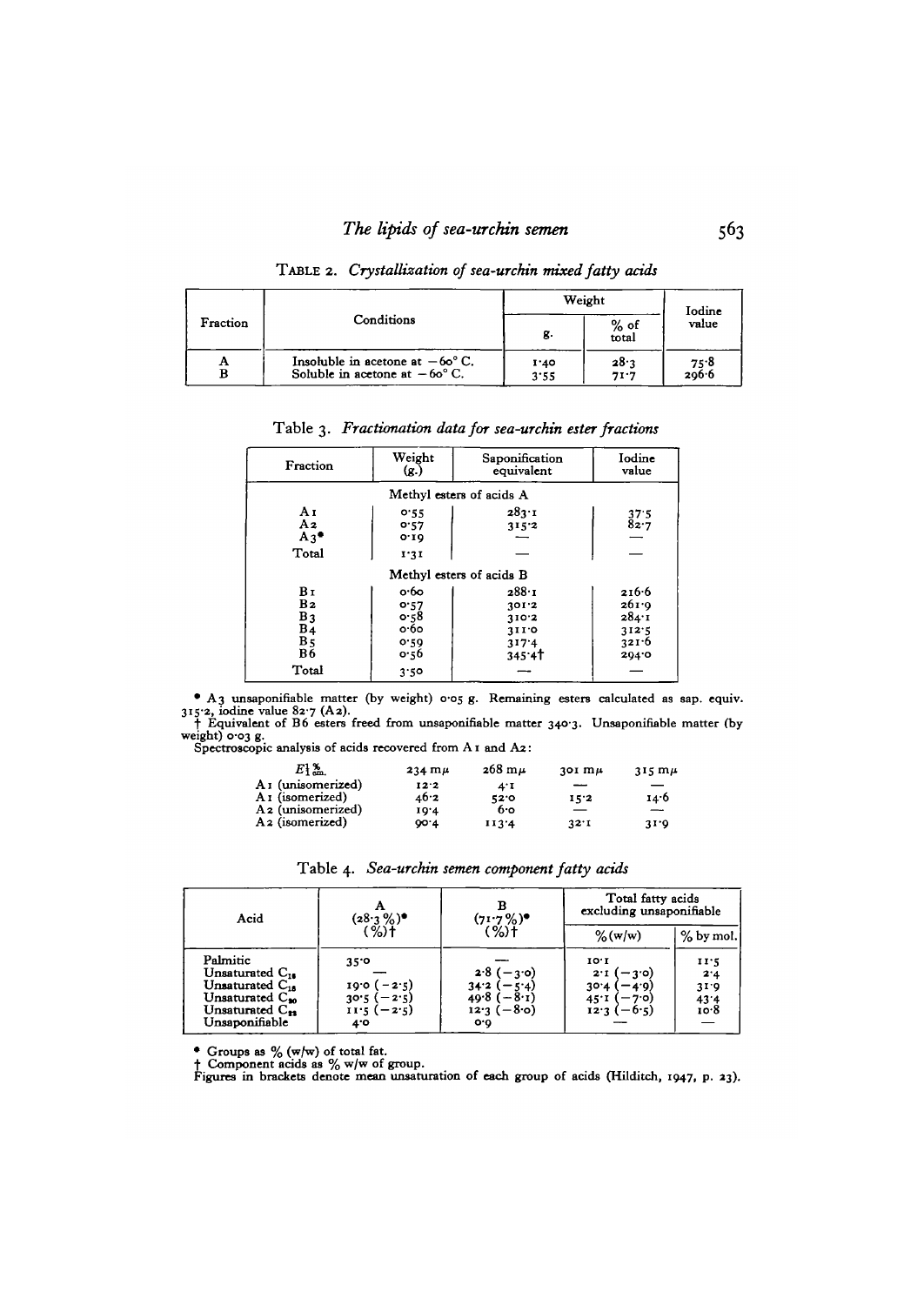fractions, consisting of mainly saturated and monoethenoid acids, and mainly polyethenoid acids respectively.

Each group of acids was methylated (Bjarnason & Meara, 1944), fractionated, and from the analytical data obtained the composition of each ester fraction was calculated (Hilditch, 1947, pp. 498-570), and therefrom the component acids in each group of acids, and ultimately the component fatty acids of the unsaponifiable free non-phosphorus-containing lipids.

#### DISCUSSION

If it can be assumed that the seminal plasma of sea-urchin semen is as deficient in non-phosphorus-containing lipids as it is in phospholipids, then the present investigation gives some indication of the nature of the lipids of sea-urchin spermatozoa.

The component fatty acids of the non-phospholipid fraction indicate that this portion of the total lipids conforms to the general character of marine oils by virtue of the low saturated acid content and high content of highly unsaturated acids of the  $C_{18}$ ,  $C_{20}$  and  $C_{22}$  series. This is seen by comparing sea-urchin semen fatty acids with those of the lipids from two other invertebrate marine animals, the mussel *(Mytilus edulis)* (Lovern, 1938), and the prawn *Leander serratis* (Klem, 1935)  $(Table 5)$ .

The content of unsaturated  $C_{16}$  acids in the sea-urchin semen mixed fatty acids is somewhat lower, and the unsaturated  $C_{20}$  acids content correspondingly higher than those of the other two invertebrate fats recorded, this relationship holding for the depot fats and liver lipids of most marine animals. Although for obvious reasons no rigid comparison can be made between sea-urchin semen fatty acids and those present in the fats from different organs of other marine organisms, nevertheless, there is sufficient resemblance between these fats to indicate that the composition of the fatty acids derived from the sea-urchin semen lipids is typically marine in type, containing a characteristically low amount of saturated acids and a high proportion of highly unsaturated acids of the  $C_{18}$ ,  $C_{20}$  and  $C_{22}$  series. The possibility that these unsaturated fatty acids may play some role in the fertilization reaction has been discussed by Rothschild (1952).

No explanation can as yet be given to account for the high free acidity of the semen fat. It is probable that this is due to lipolytic hydrolysis of part of the original neutral fat and possibly of sterol esters having proceeded to a considerable extent. On the other hand, it has often been observed in these laboratories that lipids extracted from fresh livers, where fat is being actively metabolized, have a relatively high free acidity, and it is possible that a somewhat similar process is operating in sea-urchin spermatozoa. A further observation is that high free acidity appears to be concomitant with a relatively high unsaponifiable (and therefore sterol) content, this tendency also being observed in the liver lipids of the ox, sheep and pig (Hilditch & Shorland, 1937) and of the elephant (Cama, 1952). In the present investigation it was not found possible to determine whether the sterols occurred free or combined, but if the sterols of sea-urchin spermatozoa resemble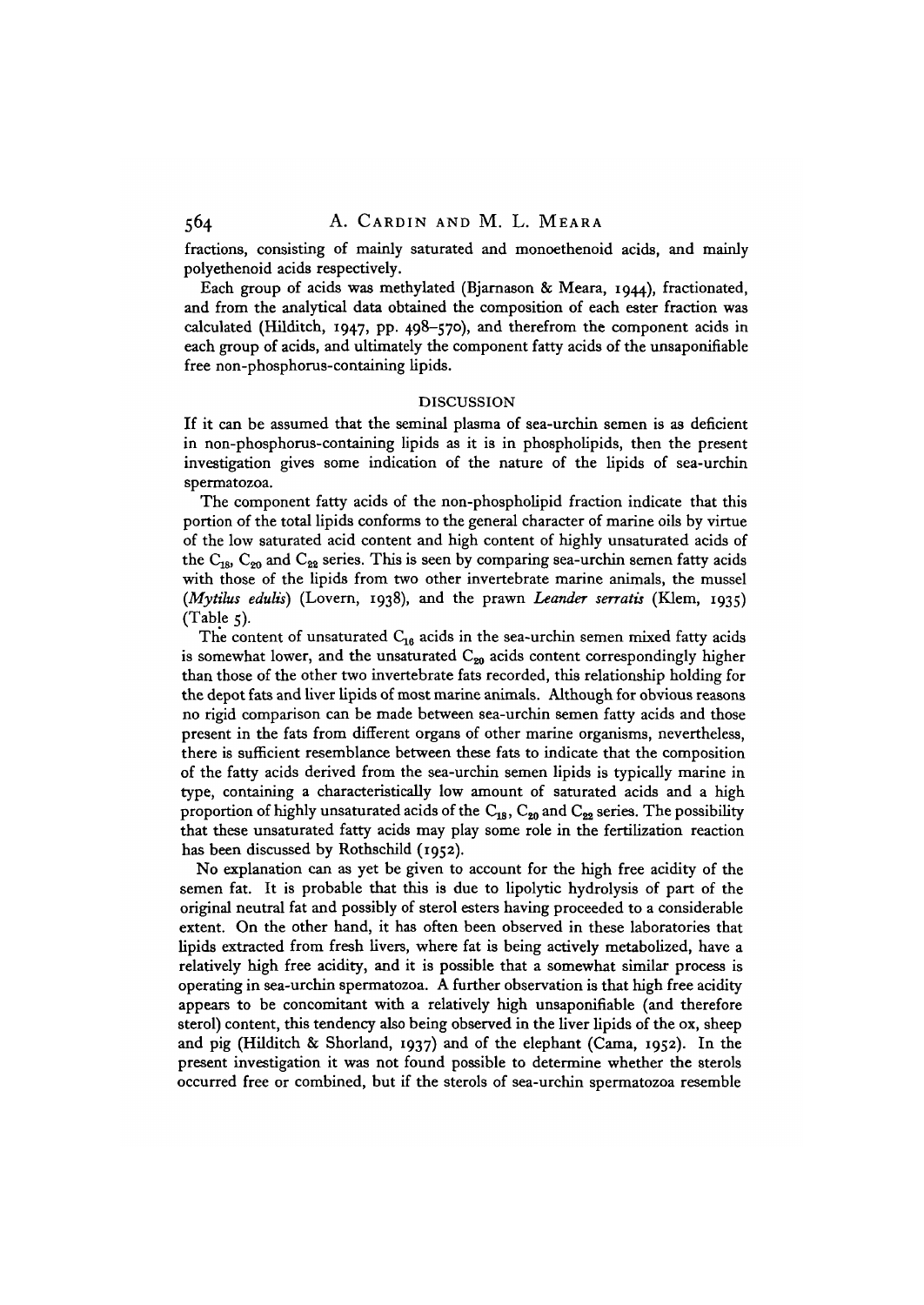those found in other marine organisms it is probable that the bulk occurs as free sterols.

The high content of phospholipids  $(26\%)$  in sea-urchin semen lipids is of the same order as that found  $(40\%)$  in the lipids of the common mussel. This phospholipid content, being of the order of  $2.3\%$  calculated on a dry weight basis appears to be in keeping with the value of  $5.5$  obtained by Rothschild & Cleland (1952), indicating that about 60% of the phospholipid content has been metabolized in the interval between collecting the semen and its extraction. It is not possible to say, however, whether any of the non-phosphorus-containing lipids have also been metabolized.

Table 5. *Component fatty acids of aquatic invertebrate animal Upids{%,wjw)*

|                                                                                                                                                         | Sea-urchin semen<br>non-phospholipid<br>'glycerides'                         | Common mussel<br>non-phospholipid<br>'glycerides'                                            | Prawn total lipids                                                               |
|---------------------------------------------------------------------------------------------------------------------------------------------------------|------------------------------------------------------------------------------|----------------------------------------------------------------------------------------------|----------------------------------------------------------------------------------|
| Myristic<br>Palmitic<br>Stearic<br>Unsaturated $C_{16}$<br>Unsaturated $C_{12}$<br>Unsaturated $C_{20}$<br>Unsaturated $C_{11}$<br>Unsaturated $C_{14}$ | IO'I<br>$2^{1}$ ( $-3^{0}$ )<br>$30.4 (-4.9)$<br>45 I $(-7)$<br>$12.3(-6.5)$ | 1.O<br>16.7<br>$10.0 (-2.5)$<br>$21.5(-4.1)$<br>$29.9(-7.3)$<br>$13.9(-9.3)$<br>$-1$<br>3:5( | 1.5<br>9.5<br>2.0<br>$13.5 (-2.0)$<br>$320 (-3)$<br>ا 34.0<br>$-6.01$<br>– 10.0) |

The  $N$ : P ratio of the crude phospholipids gives some indication as to the nature of their constituents. This ratio is of the order of  $\mathbf{r}$ :  $\mathbf{r}$  for vegetable phospholipids but of the order of  $1 \cdot 5$ : I for phospholipids of animal origin. The ratio in the case of the sea-urchin semen phosphatides, being 1 -4: 1, is in agreement with this value and indicates the presence of monoaminophosphatides, together with a certain amount of diaminophosphatides, either sphingomyelin or related substances (which are known to occur in sex organs, the placenta and fish sperm), contaminated possibly with smaller amounts of non-phosphorus-containing lipoproteins.

From the characteristics of the mixed fatty acids recovered from the phospholipids, sapon. equiv. 286<sup>.</sup>1, iodine value 189.9, it is seen that these acids also can be considered to be normal for those derived from the phospholipids of marine species.

It appears, therefore, that there are adequate reserves of lipid material, both glyceridic and possibly in the form of free fatty acids, in addition to phospholipids, to provide a considerable amount of energy for the motility of sea-urchin spermatozoa when suspended in sea water.

#### **SUMMARY**

1. The specimen of sea-urchin semen examined contained  $\log$  % lipid material consisting of 13.6% neutral fat,  $32.9\%$  free fatty acids,  $26.0\%$  phospholipids,  $9.2\%$  sterols and  $18.3\%$  other unsaponifiable material.

**J E B. 30, 4 37**